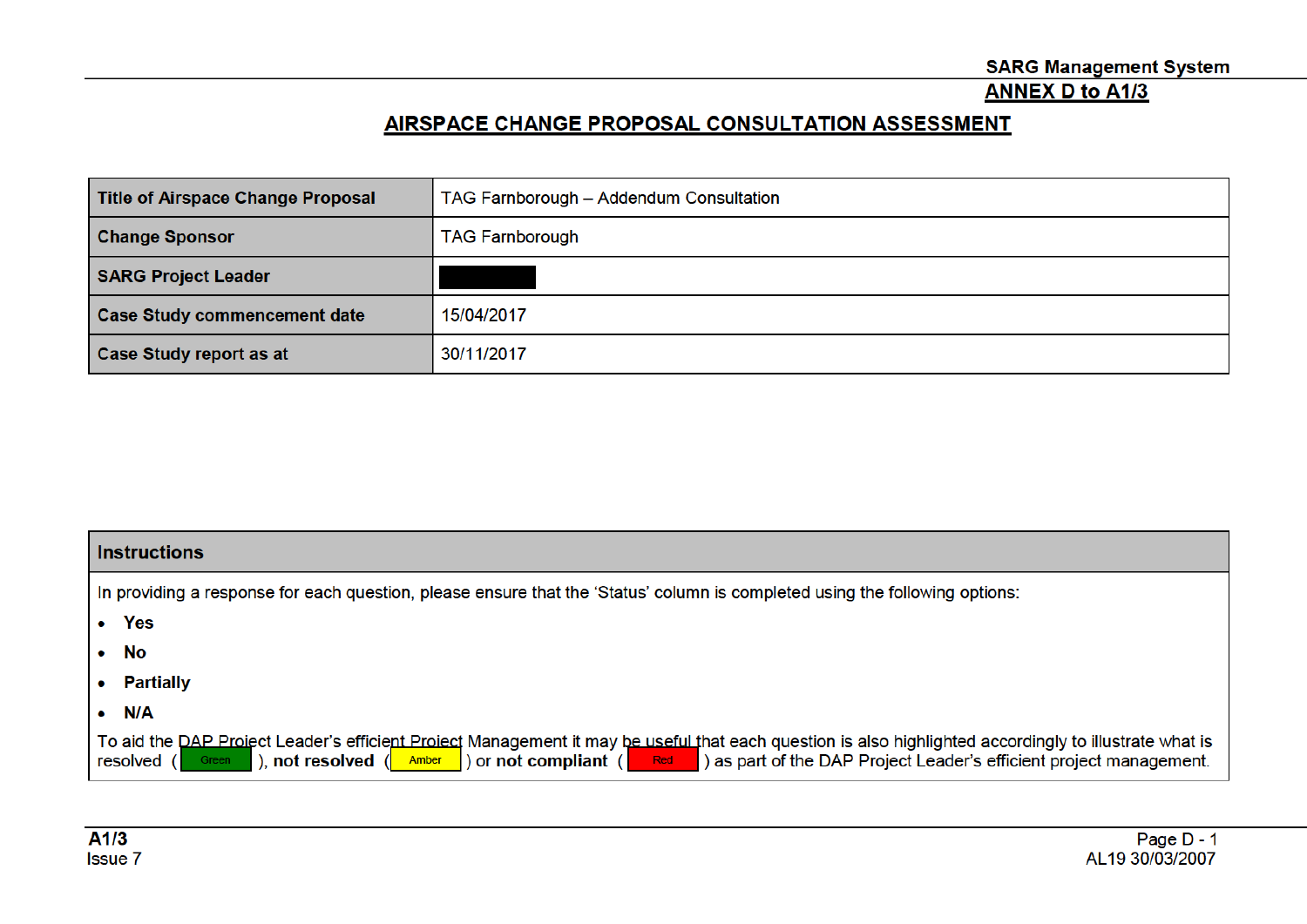# **SARG Management System ANNEX D to A1/3**

|     | <b>Consultation Process</b>                                                                      | <b>Status</b> |
|-----|--------------------------------------------------------------------------------------------------|---------------|
| 1.1 | Is the following information complete and satisfactory?                                          |               |
|     | A copy of the original proposal upon which consultation was conducted.                           | Yes:          |
|     | A copy of all correspondence sent by the sponsor to consultees during consultation.              | <b>Yes</b>    |
|     | A copy of all correspondence received by the sponsor from consultees during consultation.        | <b>Yes</b>    |
|     | A referenced tabular summary record of consultation actions.                                     | <b>Yes</b>    |
|     | Details of and reasons for any changes to the original proposal as a result of the consultation. | N/A           |
|     | Details of further consultation conducted on any revised proposal.                               | N/A           |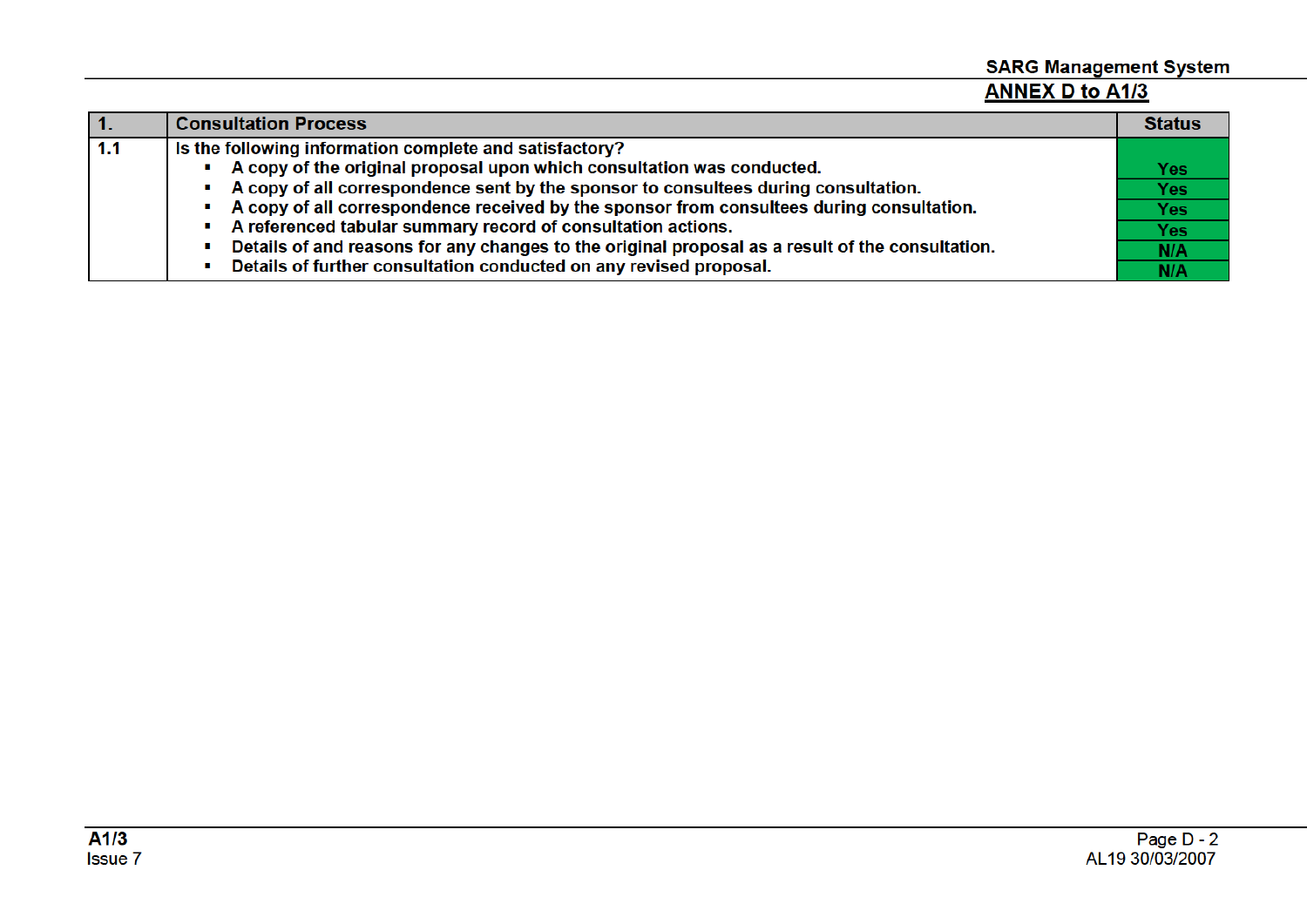### **EXECUTIVE SUMMARY**

1. The original TAG Farnborough proposal was submitted in July 2015. However, during simulation in the summer of 2016, a safety issue was identified concerning the interaction of the proposed Farnborough arrival procedures from the south and Gatwick Airport departures. The resolution to this issue required the redesign of the Farnborough arrival procedures to route further to the west of their original position. The CAA considered that, whilst the redesigned route remained just inside the geographical area encompassed by the original 2014 consultation, the change in routeing was significant enough to warrant further local consultation. To that end, it was agreed that TAG Farnborough would undertake a further addendum consultation focussed on those areas that could, potentially, be impacted by the change. The addendum consultation took place from 10 August to 2 November 2016; whilst it was initially agreed with the CAA that the addendum consultation would last for 8 weeks, the sponsor voluntarily extended the consultation period to 12 weeks at the request of environmental stakeholders.

2. The addendum consultation focussed on those Parish Councils potentially impacted by the change, but was advertised by the sponsor in order that other parties could respond. **The consultation generated 2867 comments from over 600 stakeholders**. **These comments have been submitted to the CAA in their original form and have been individually read**.

The key themes raised during the addendum consultation were:

- Environmental impact (aircraft noise).
- Access to the proposed airspace.
- Safety
- Justification for the proposed change.

3. These themes were correctly identified by the sponsor and articulated in the *Farnborough Airport Airspace Consultation Feedback Report C* published on 14 December 2016. The themes generally mirrored the themes raised during the original consultation undertaken from 3 February to 12 May 2014. Whilst the sponsor responded to the majority of the issues raised in a manner similar to its response in the original consultation feedback, the proposal was modified to try and mitigate access issues raised by the General Aviation community resulting in a reduction of the portion of the proposed airspace known as 'CTA-7'. The response to other issues presented a rational argument as to why those issues could not be further addressed.

4. Overall, the consultation provided sufficient information for stakeholders to offer a response, and there was adequate time during which stakeholders had the opportunity to respond. The consultation response document produced by the sponsor indicated that there had been conscientious consideration of the issues raised and the subsequent modification of the proposal in respect of access issues indicated that the outcome of the consultation was not predisposed. Consequently, it is concluded that the consultation met the Gunning Principles of consultation and the CAA's regulatory requirements.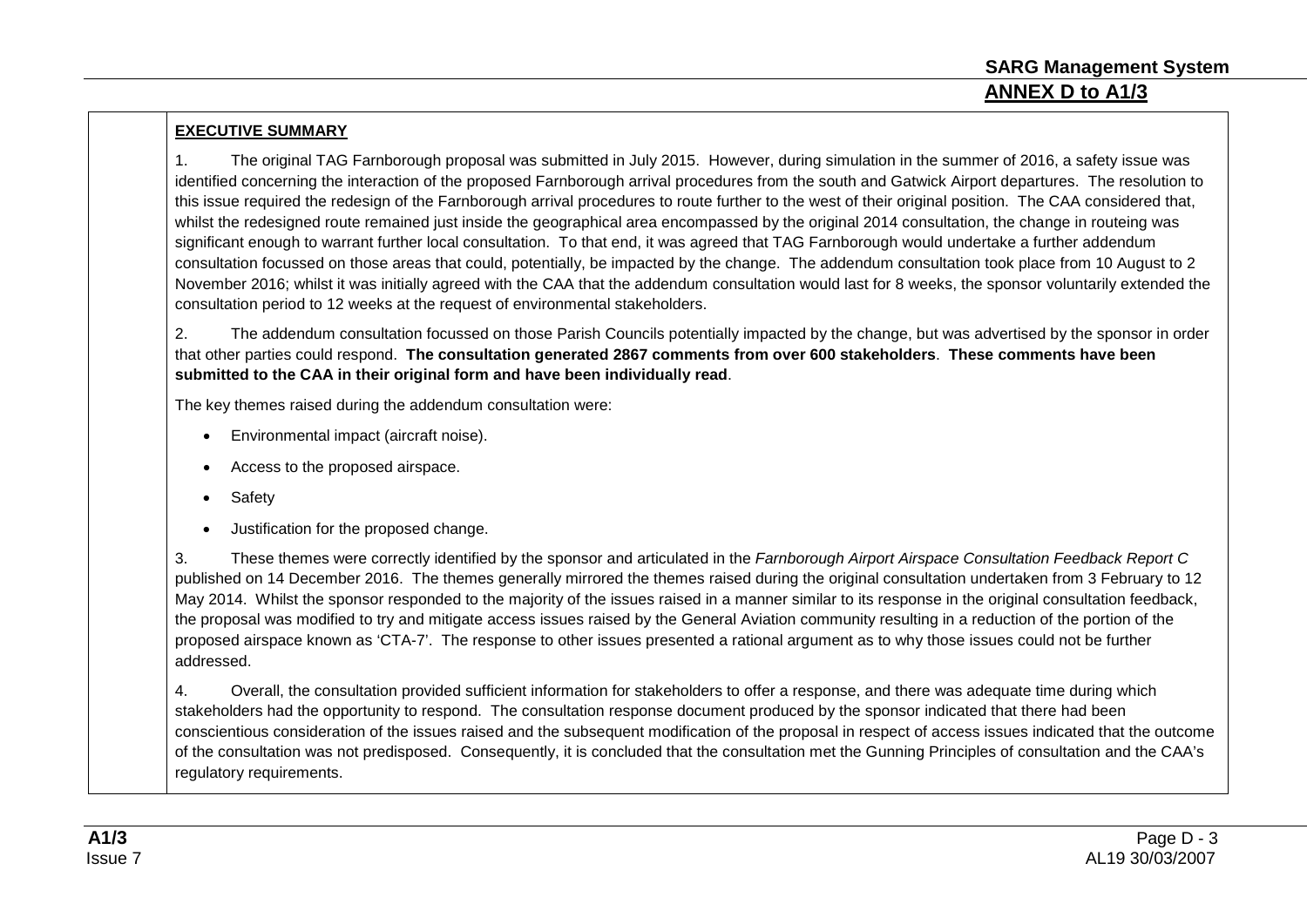٦

| 1.2 | Were reasonable steps taken to ensure all necessary consultees actually received the information e.g. postal/e-<br>mail/meeting fora?                                                                                                                                                                                                                                                                                                                                                                                                                                                 | <b>YES</b> |  |
|-----|---------------------------------------------------------------------------------------------------------------------------------------------------------------------------------------------------------------------------------------------------------------------------------------------------------------------------------------------------------------------------------------------------------------------------------------------------------------------------------------------------------------------------------------------------------------------------------------|------------|--|
|     | The sponsor contacted 24 Parish Councils directly as well as local and national aviation stakeholders (including NATMAC). Public meetings were held<br>in Midhurst on 1st and 20th September 2016. The addendum consultation took place from 10 August to 2 November 2016; whilst it was initially agreed<br>with the CAA that the addendum consultation would last for 8 weeks, the sponsor voluntarily extended the consultation period to 12 weeks at the<br>request of environmental stakeholders. In addition, there was widespread press coverage of the addendum consultation. |            |  |
| 1.3 | What % of all operational consultees replied? (Include actual numbers).                                                                                                                                                                                                                                                                                                                                                                                                                                                                                                               | 36% (29)   |  |
|     | The sponsor identified 81 operational stakeholders, of which 29 responded to the consultation. In addition, there were a large number of additional<br>individual aviation stakeholders (private individuals) who contributed to the consultation.                                                                                                                                                                                                                                                                                                                                    |            |  |
| 1.4 | What % of all environmental consultees replied? (Include actual numbers).                                                                                                                                                                                                                                                                                                                                                                                                                                                                                                             | 44% (46)   |  |
|     | The sponsor identified 104 environmental consultees, of which 46 responded to the consultation. The consultation also received a large number of<br>responses from private individuals.                                                                                                                                                                                                                                                                                                                                                                                               |            |  |
| 1.5 | Were reasonable steps taken to ensure as much substantive feedback was obtained from the consultees e.g.<br>through follow-up letters/phone calls?                                                                                                                                                                                                                                                                                                                                                                                                                                    | <b>YES</b> |  |
|     | In addition to the 2 public meetings held by the sponsor, the consultation was extended from 8 to 12 weeks at the request of stakeholders to enable<br>responses to be submitted. Hastening e-mails were also sent to the primary stakeholder list on xx October 2016                                                                                                                                                                                                                                                                                                                 |            |  |

 $\Gamma$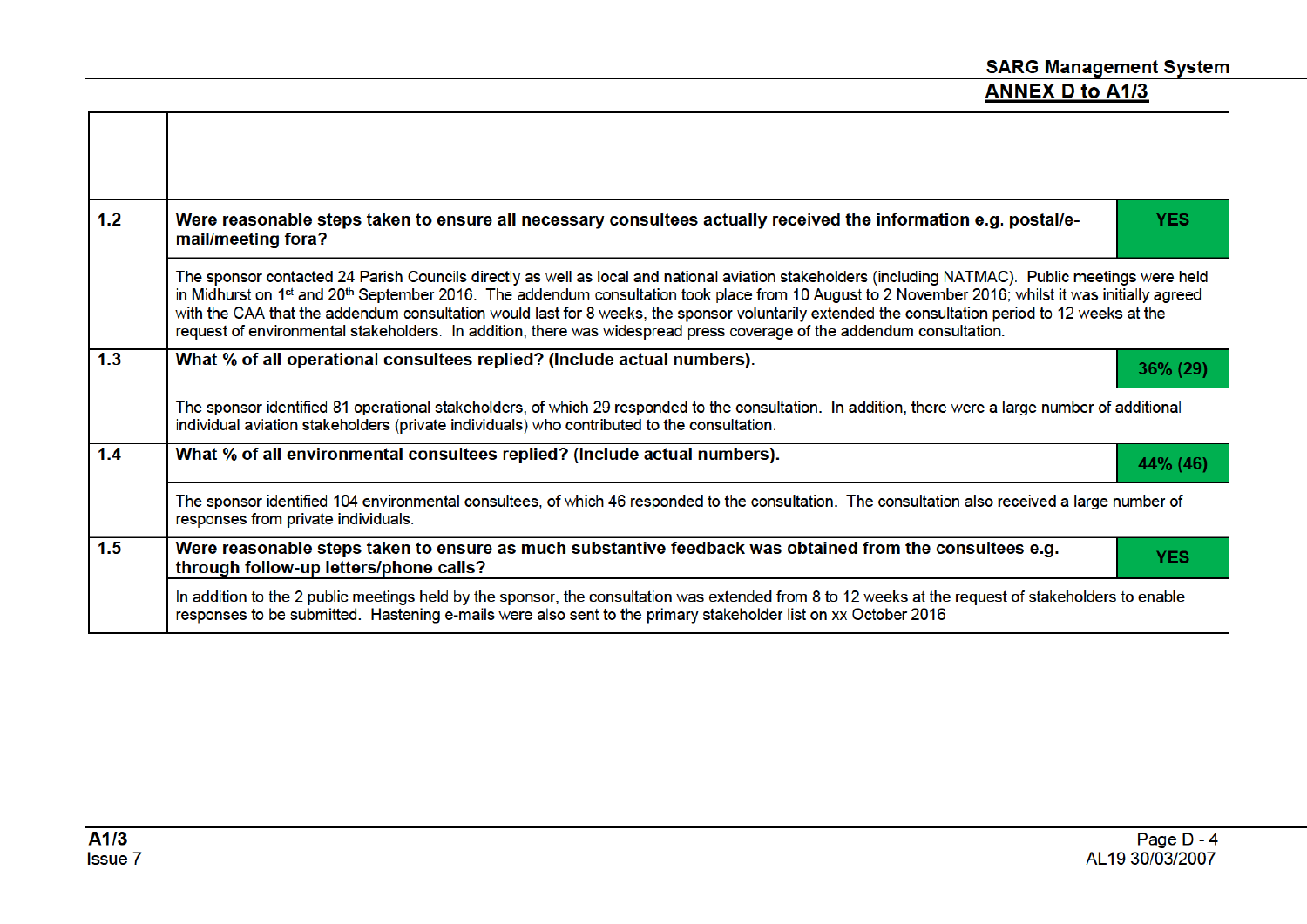| <b>ANNEX D to A1/3</b>                                                                                                                                                                                                                                                                                                                                                                                                                                                                                                                                                                                                                                                                                                                                                                                                                                                                                                                                                                                              |            |
|---------------------------------------------------------------------------------------------------------------------------------------------------------------------------------------------------------------------------------------------------------------------------------------------------------------------------------------------------------------------------------------------------------------------------------------------------------------------------------------------------------------------------------------------------------------------------------------------------------------------------------------------------------------------------------------------------------------------------------------------------------------------------------------------------------------------------------------------------------------------------------------------------------------------------------------------------------------------------------------------------------------------|------------|
| Have all objections to the change proposal been resolved (or sufficiently mitigated)?                                                                                                                                                                                                                                                                                                                                                                                                                                                                                                                                                                                                                                                                                                                                                                                                                                                                                                                               | <b>YES</b> |
| Objections to the proposal fell into 4 broad categories:                                                                                                                                                                                                                                                                                                                                                                                                                                                                                                                                                                                                                                                                                                                                                                                                                                                                                                                                                            |            |
| Environmental impact (aircraft noise).                                                                                                                                                                                                                                                                                                                                                                                                                                                                                                                                                                                                                                                                                                                                                                                                                                                                                                                                                                              |            |
| A number of environmental stakeholders inferred that because controlled airspace was being established beneath existing controlled airspace,<br>the consequence would be that Farnborough arrivals/departures would be lower as a consequence. The view was prevalent during the initial<br>consultation and was promoted by some constituents of the General Aviation community. The sponsor remained adamant that the airspace<br>required would contain existing operations that had previously had to operate in Class G airspace. Consequently, Farnborough aircraft would<br>be at similar levels or higher in some cases due the predictability of routes that would not be subject to radar vectoring to avoid unknown aircraft<br>operating in Class G airspace.                                                                                                                                                                                                                                           |            |
| Further concerns were raised over Farnborough's aspiration to reach 50000 air traffic movements per annum although this was outside the<br>scope of the consultation, with the sponsor freely accepting that the cap could be reached without the additional airspace. The sponsor<br>maintained that the change would provide efficiency improvements to its operation.                                                                                                                                                                                                                                                                                                                                                                                                                                                                                                                                                                                                                                            |            |
| Access to the proposed airspace.                                                                                                                                                                                                                                                                                                                                                                                                                                                                                                                                                                                                                                                                                                                                                                                                                                                                                                                                                                                    |            |
| A key General Aviation objection related to access arrangements to the requested airspace. Following the consultation the sponsor sought to<br>mitigate the impact of the proposal by reducing the size of the requested airspace. In addition, several meetings between the sponsor and GA<br>representatives were facilitated by the CAA, with input from FASVIG, to explore options for access arrangements and the flexible use of<br>airspace in order to mitigate GA concerns. These meetings were unsuccessful due to GA representatives not wishing to discuss those matters,<br>instead opting to press for an alternative proposal. The sponsor remained adamant that the alternative proposal did not meets its operational<br>requirements. Subsequently, the CAA requested that TAG Farnborough provide details of the proposed access arrangements that would be<br>available to other airspace users in the event that the proposal was approved in order to continue its assessment of the proposal |            |
| <b>Safety</b>                                                                                                                                                                                                                                                                                                                                                                                                                                                                                                                                                                                                                                                                                                                                                                                                                                                                                                                                                                                                       |            |
| A further GA objection revolved around the perceived funneling of aircraft outside controlled airspace. Again the sponsor sought to mitigate that<br>concern by taking steps to reduce the volume of airspace requested and by agreeing to explore access arrangement during the CAA-facilitated<br>meetings.                                                                                                                                                                                                                                                                                                                                                                                                                                                                                                                                                                                                                                                                                                       |            |
| Justification for the proposed change.                                                                                                                                                                                                                                                                                                                                                                                                                                                                                                                                                                                                                                                                                                                                                                                                                                                                                                                                                                              |            |
| The justification for the proposal was challenged by both aviation and environmental stakeholders alike, the argument being that firstly,<br>Farnborough could continue to operate without the additional airspace, and that the type of operation undertaken at the airport did not justify the                                                                                                                                                                                                                                                                                                                                                                                                                                                                                                                                                                                                                                                                                                                    |            |

**SARG Management System** 

 $1.6$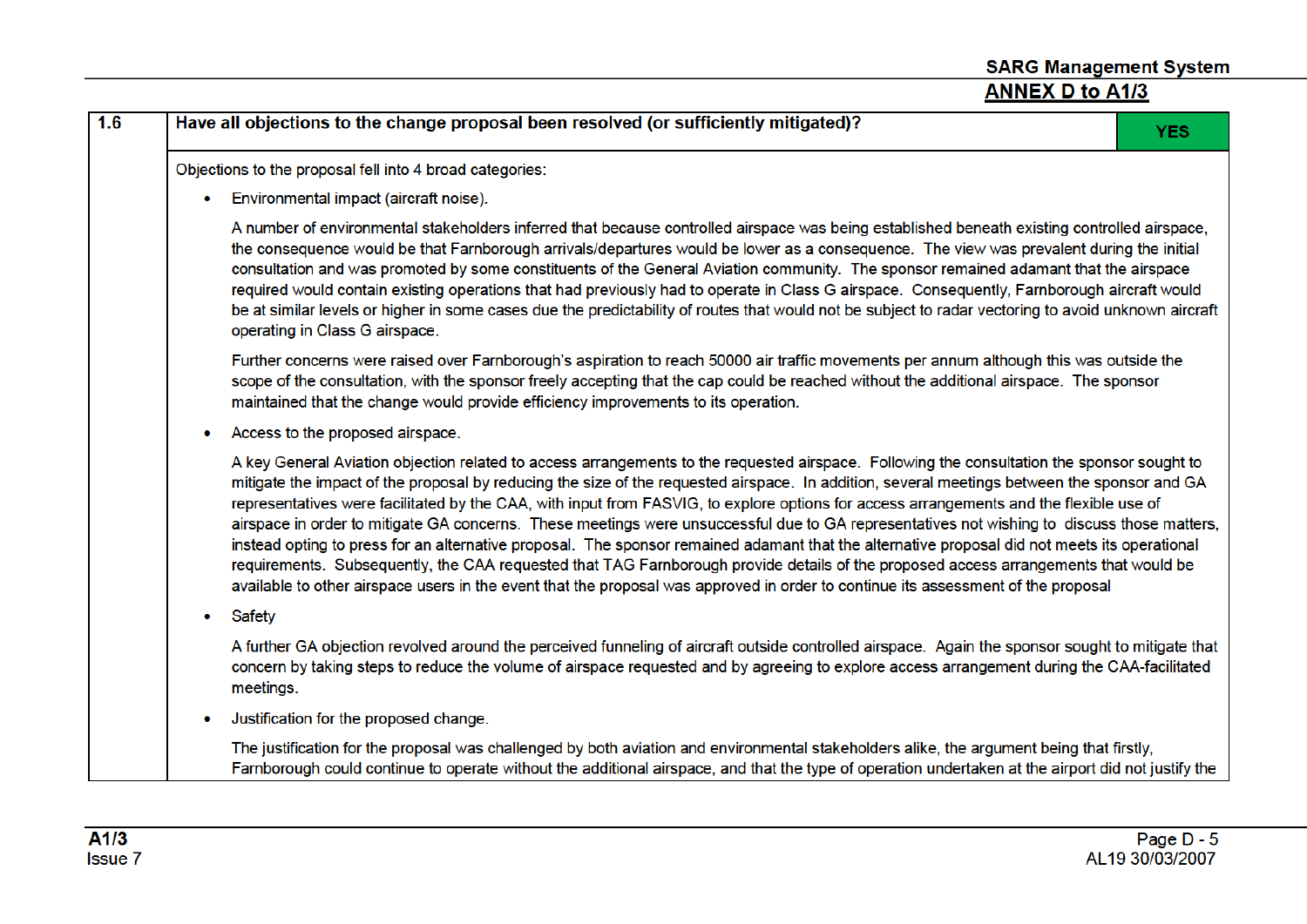inconvenience to other airspace users. The sponsor maintained that the proposal would provide benefits in terms of efficiency and that the proposal had been reduced significantly since the original proposal had been consulted upon in order to reduce its impact on others.

A number of process objections were received concerning the consultation that split into the following categories:

- Accessibility.
- Documentation and Publicity.

Airspace Change is often a complex issue and it is the responsibility of the sponsor to balance that complexity with the need for accessibility and understanding. In this case, the consultation document was seen by the CAA prior to the consultation launch and it was concluded that the right balance had been struck. In terms of publicity, the sponsor is required to publicise the consultation in a proportional manner in order to provide potential stakeholders with the information required and seek feedback in accordance with the Governments Consultation Principals. In this case, there was a great deal of press coverage of the proposal and consultation evidenced by the large response that the sponsor received.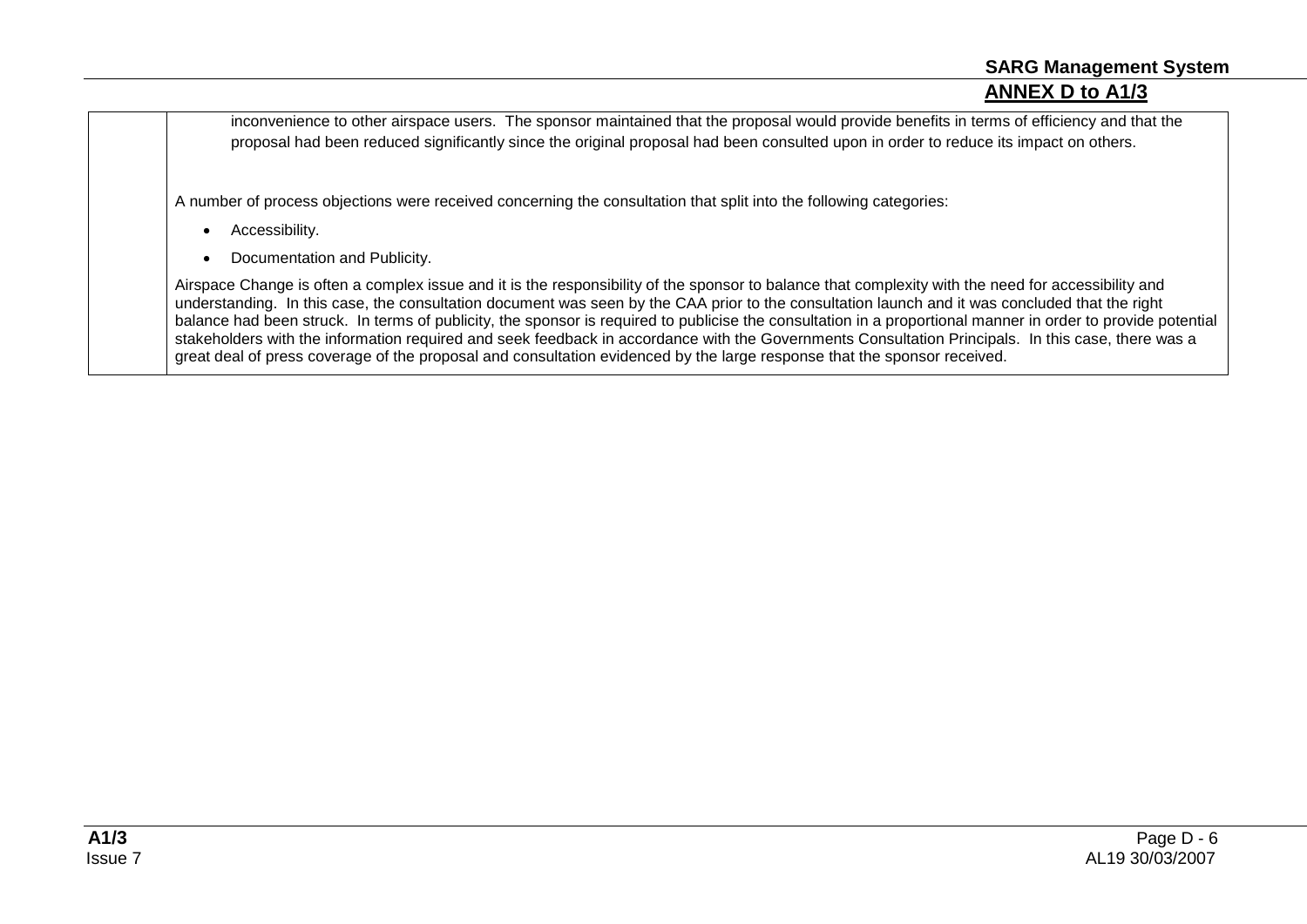| <b>Outstanding Issues</b> |              |                        |  |
|---------------------------|--------------|------------------------|--|
| <b>Serial</b>             | <b>Issue</b> | <b>Action Required</b> |  |
|                           | N/A          |                        |  |
|                           |              |                        |  |

| Additional Compliance Requirements (to be satisfied by Change Sponsor) |                    |  |
|------------------------------------------------------------------------|--------------------|--|
| <b>Serial</b>                                                          | <b>Requirement</b> |  |
|                                                                        | <b>N/A</b>         |  |
|                                                                        |                    |  |

| <b>Recommendations</b>                                                              | Yes/No     |
|-------------------------------------------------------------------------------------|------------|
| Does the Consultation Report and associated material meet SARG requirements?        | <b>YES</b> |
| The consultation report and associated material meets SARG regulatory requirements. |            |

### **General Summary**

Whilst this was a controversial proposal, the sponsor undertook a comprehensive consultation and demonstrated a willingness to engage with stakeholders that was a characteristic the original consultation. The sponsor correctly identified primary stakeholders and the evidence presented suggests that, whilst being unable to resolve all the objections received, had taken conscientious consideration of them. The issues raised by consultees were correctly identified by the sponsor and rational responses provided in the consultation feedback document. The consultation was originally agreed as 8 weeks in duration, but the sponsor was alive to stakeholder concerns and extended the period to 12 weeks. The willingness of the sponsor to consider changes to the proposal following the consultation and the ongoing meetings to consider access arrangements and flexible use of airspace indication that the outcome of the proposal was not in any way predisposed.

#### **Comments**